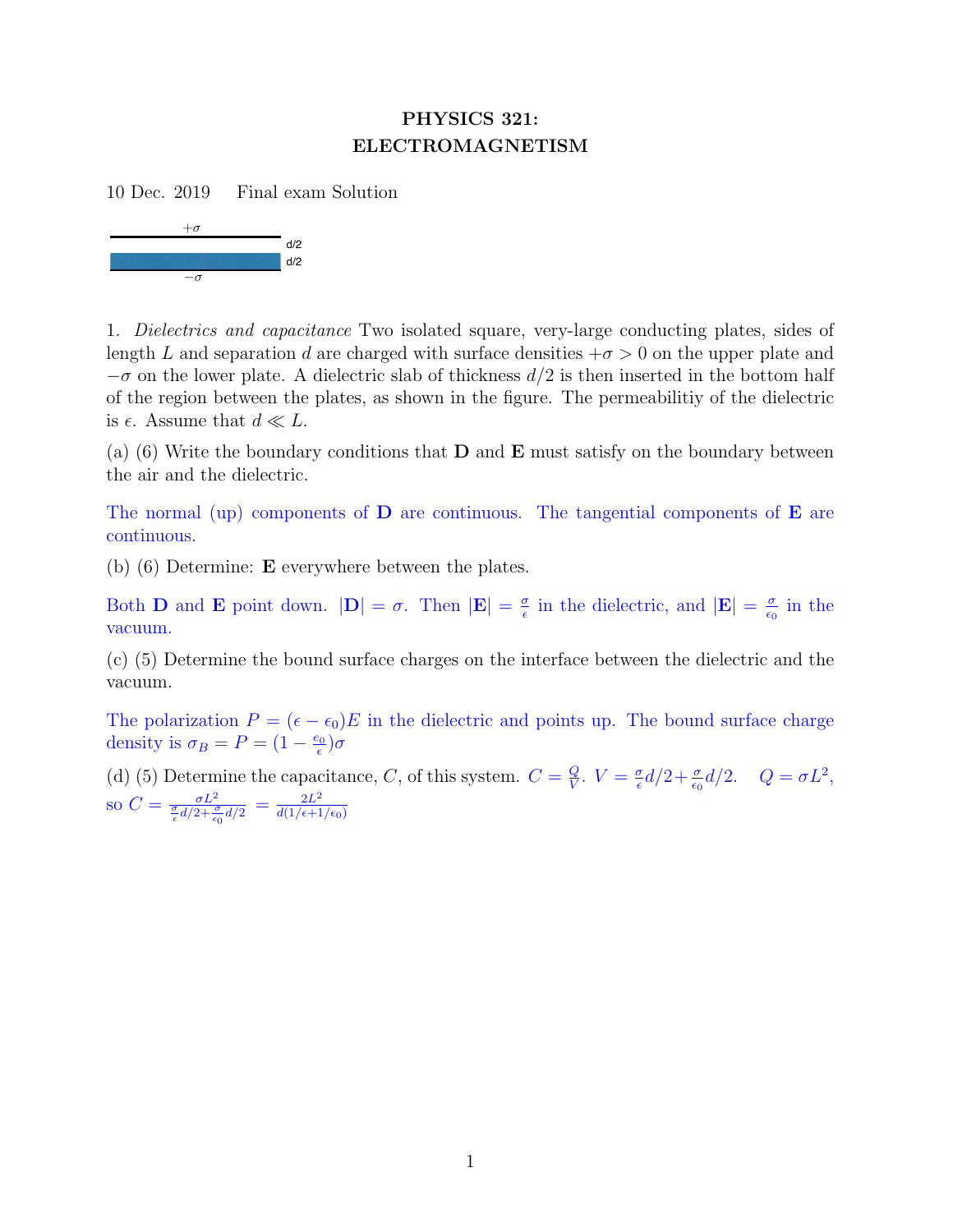2. Laplace's equation Consider the problem of finding the electric potential  $V(x, y)$  for two-dimensional situations.

(a) (6) Write ANY non-zero solution of Laplace's equation in two dimensions.

There are many such:  $A, Bx, A + Bx, Cy, A + Bx + Cy, A + Cy$  with  $A, B, C \neq 0$ . Any one of these suffices.

(b) (7) A very, very long square conducting pipe of side length a lies along the z axis. The boundary conditions for  $V(x, y)$  are  $V(0, y) = 0$ ,  $V(a, y) = 0$ ,  $V(x, 0) = 0$   $V(x, a) = V_0$ , with  $V_0$  a constant. Write ANY solution of Laplace's equation that satisfies the boundary conditions at  $x = 0$  and  $x = a$ .



Use separation of variables. Must make the function vanish at  $x = 0$  and  $x = a$ . Thus  $\sin \frac{n\pi x}{a} e^{\frac{\pm n\pi y}{a}}$ , with *n* an integer or  $\sin \frac{n\pi x}{a} (e^{\frac{n\pi y}{a}} + Ae^{\frac{-n\pi y}{a}})$ 

(c) (9) Find the scalar potential that solves Laplace's equation and satisfies all of the boundary conditions. You may express your answer in terms of well-defined, one-dimensional integrals.

The most general solution  $V = \sum_{n=1} C_n \sin \frac{n\pi x}{a} (e^{\frac{n\pi y}{a}} + A_n e^{\frac{-n\pi y}{a}})$  T The boundary condition at  $y = 0$  is  $0 = \sum_{n=1} C_n \sin \frac{n \pi x}{a} (1 + A_n)$ . The boundary condition at  $y = a$  is  $V_0 = \sum_{n=1} C_n \sin \frac{n\pi x}{a} (e^{n\pi} + A_n e^{-n\pi})$ Fourier transform (multiply by  $\sin \frac{m\pi x}{a}$  and integrate over x from 0 to a.) This gives  $0 = \frac{a}{2}C_m(1 + A_m)$  so  $A_m = -1$  and  $V_0 \int_0^a dx \sin \frac{m \pi x}{a} = \frac{a}{2}$  $\frac{a}{2}(e^{m\pi} - e^{-m\pi}).$  Define  $I_m \equiv \int_0^a dx \sin m\pi$ . Then  $C_m = \frac{2V}{a}$ a  $I_{\bm{m}}$  $e^{m\pi}+e^{-m\pi}$ 

SO  $V(x, y) = \sum_{m=1}^{\infty} \frac{2V}{a}$ a  $\frac{I_m}{e^{m\pi}+e^{-m\pi}}\sin\frac{m\pi x}{a}(e^{\frac{n\pi x}{a}}-e^{\frac{-n\pi x}{a}})$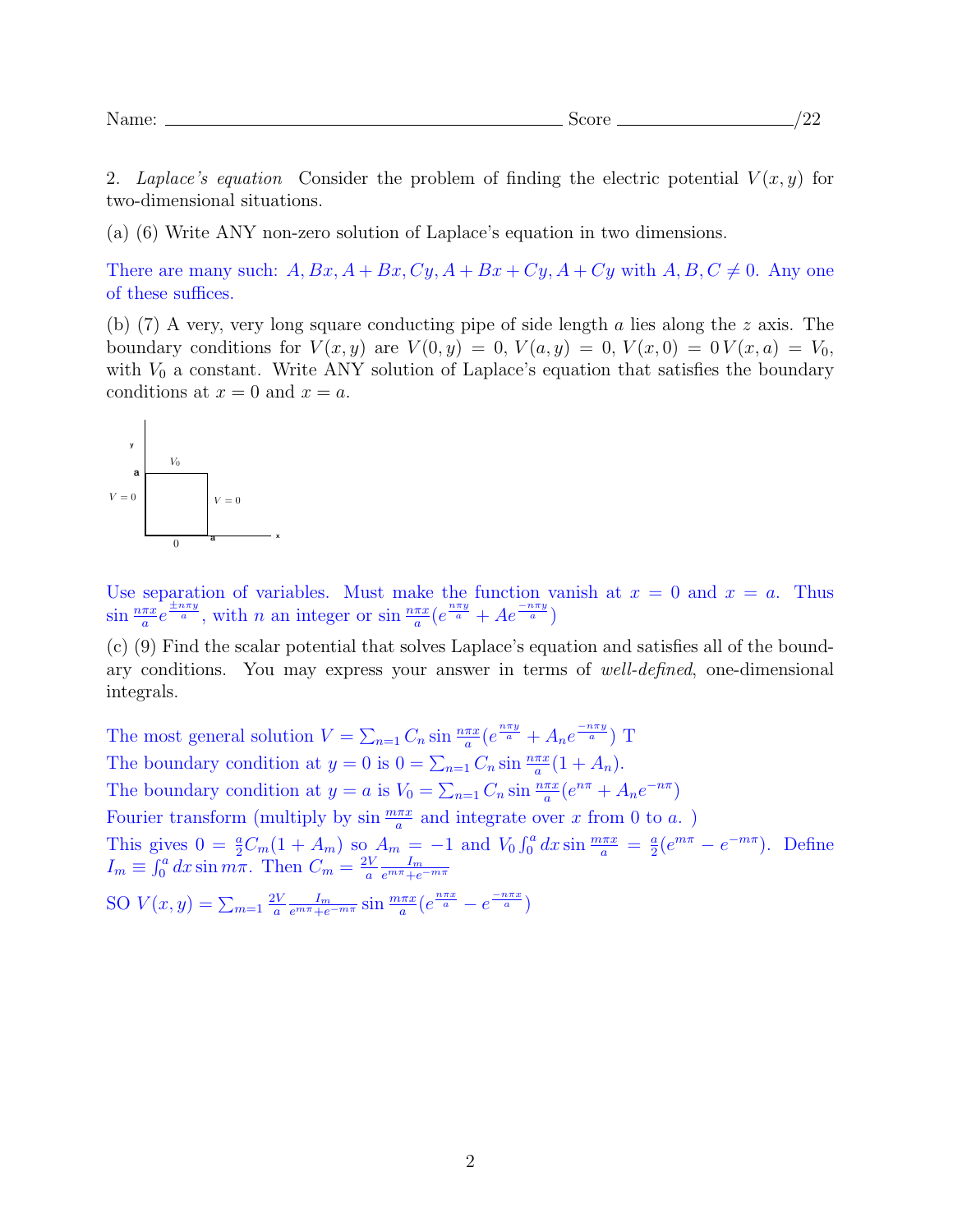3. Azimuthal symmetry We wish to determine information about an unknown charge distribution of finite extent that is located around an origin. You may assume that the charge distribution obeys azimuthal symmetry. Measurements made outside the charge distribution along the z axis find that the potential is given by  $V(z) = \frac{1}{4\pi\epsilon_0} \sum_{n=0}^3 \frac{a_n}{z^{n+1}}$ , with the coefficients  $a_n$  being known (given) values.

(a) (8) Determine the charge of the system.

 $Q = a_0$ 

(b) (7) Suppose that the coefficients  $a_1 = 0$ , and  $a_3 = 0$ , with  $a_0$ ,  $a_2$  non-zero. What does this information teach you about the system?

Only Legendre polynomials of even order enter. Thus the potential is the same for a given value of  $\theta$  and  $\pi - \theta$ . There is symmetry for reflection about the xy plane.

(c) (7) Suppose instead  $a_0 = 0$ , and  $a_2=0$ , with  $a_1$ ,  $a_3$  non-zero. Determine the value of the potential along the x-axis.

Here only Legendre polynomials of odd order enter. On the x axis  $\theta = \pi/2 \cos(\pi/2) = 0$  If l is odd  $P_l(x=0) = 0$  and  $V = 0$  on the x axis.